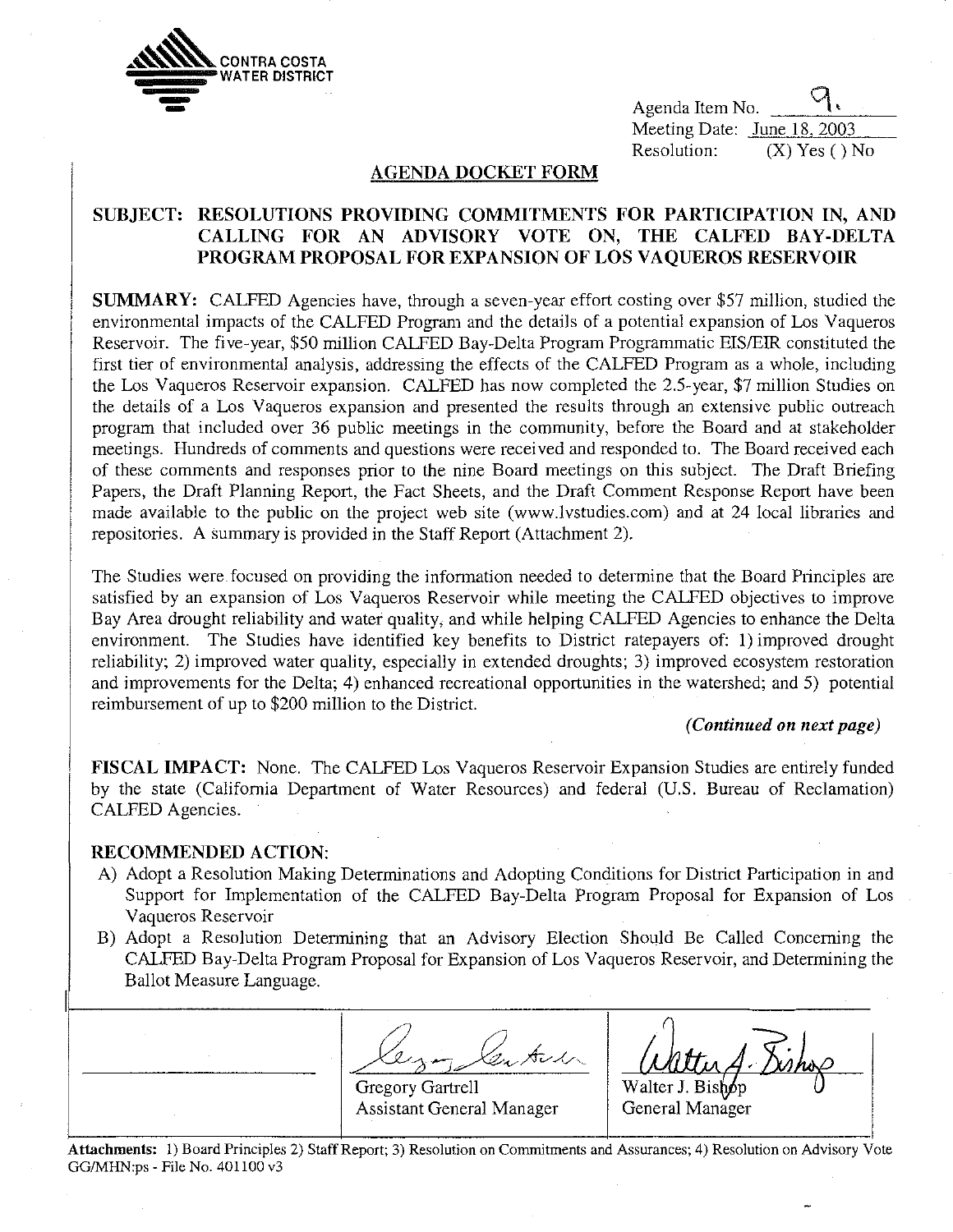Resolutions Providing Commitments for Participation in, and Calling for an Advisory Vote on, the CALFED Bay-Delta Program Proposal for Expansion of Los Vaqueros Reservoir June 18, 2003 Page 2

## **(Continued from page 1)**

The next step is to consider an advisory vote, as required by the Board Principles and the CALFED ROD. The CALFED Programmatic EIS/EIR and the Studies have provided the details on environmental impacts, costs, and benefits of an expansion of Los Vaqueros Reservoir. The Studies have established that an expansion project meeting CALFED objectives can also meet the Board Principles. A vote at this time will clearly establish the assurances, requirements and conditions that must be met by a CALFED expansion project before the permitting process is started.

Two resolutions have been prepared for the Board to consider. The first resolution (Attachment 3) sets forth the assurances, requirements and conditions the District would impose that have to be followed in any CALFED expansion proposal. It includes assurances that would protect the District's interests and customers, such as the Board Principles, and other important issues regarding environmental protections and benefits. The second resolution (Attachment 4) establishes the advisory ballot language and calls for an election.

The assurances and commitments include a specific commitment that the expansion project will not be operated in conjunction with a Peripheral Canal or to increase exports of Delta water from Northern California. It also has commitments that an expansion must meet the Board Principles (Attachment 1), as well as commitments regarding establishing a long-term environmental benefit as part of the project, a commitment to follow the CALFED ROD commitment of "beneficiaries pay" and commitments on mitigating impacts of an expansion project. The assurances and commitments reflect the input from the public meetings and workshops and discussions with stakeholders, including representatives of the environmental community.

The election would be advisory: it would not authorize a project nor would it bind the District to a project. The District would retain the right to withdraw support if the Board Principles and the assurances are not met. A positive vote would allow CALFED to continue with the environmental documentation necessary for project approval by regulatory agencies. Project authorization would come from CALFED Agencies and project partners who fund the project. If the vote is negative, it will effectively stop the project as CALFED has pledged in the CALFED ROD to respect the results of the vote.

Among the items of interest to customers and stakeholders concerns the requirement for a vote. Some have assumed that the 1988 Bond Measure required an additional vote if the Los Vaqueros Project were to be expanded or changed; this is incorrect. In fact, the 1988 Bond Measure provided for a larger reservoir if CCWD were able to find partners; that Bond Measure requires an additional vote only if the Los Vaqueros Project were to be operated in conjunction with a Peripheral Canal or to increase exports from Northern California.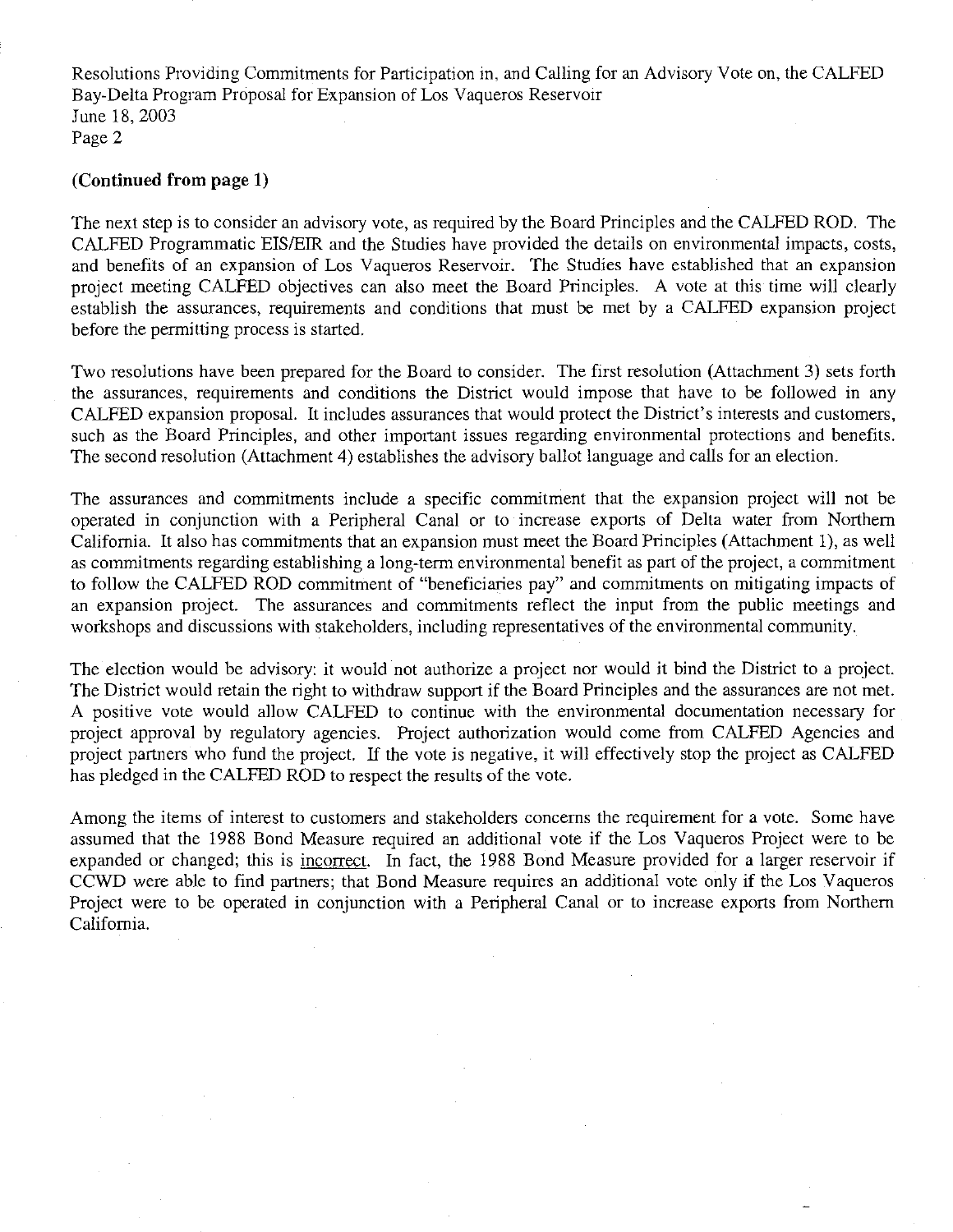### **CCWD Criteria regarding CALFED Proposal for Enlarged Los Vaqueros Project**

Contra Costa Water District will not support a proposal involving the existing Los Vaqueros Project or use of the Los Vaqueros or Kellogg reservoir sites without the following assurances:

- 1. The project improves water quality and reliability for CCWD;
- 2. The project enhances the Delta environment;
- 3. The project protects and enhances the fisheries and terrestrial species benefits provided by the existing Los Vaqueros Project;
- 4. The project preserves and increases the recreational opportunities of the Los Vaqueros Project;
- 5. CCWD must retain control of the watershed and operation of the reservoir;
- 6. The project protects and reimburses the financial investment made by the CCWD customers who financed the existing \$450 million Los Vaqueros Project;
- 7. The proposal would be placed before the voters of the Contra Costa Water District.

Adopted by the Contra Costa Water District Board of Directors on April 19, 2000.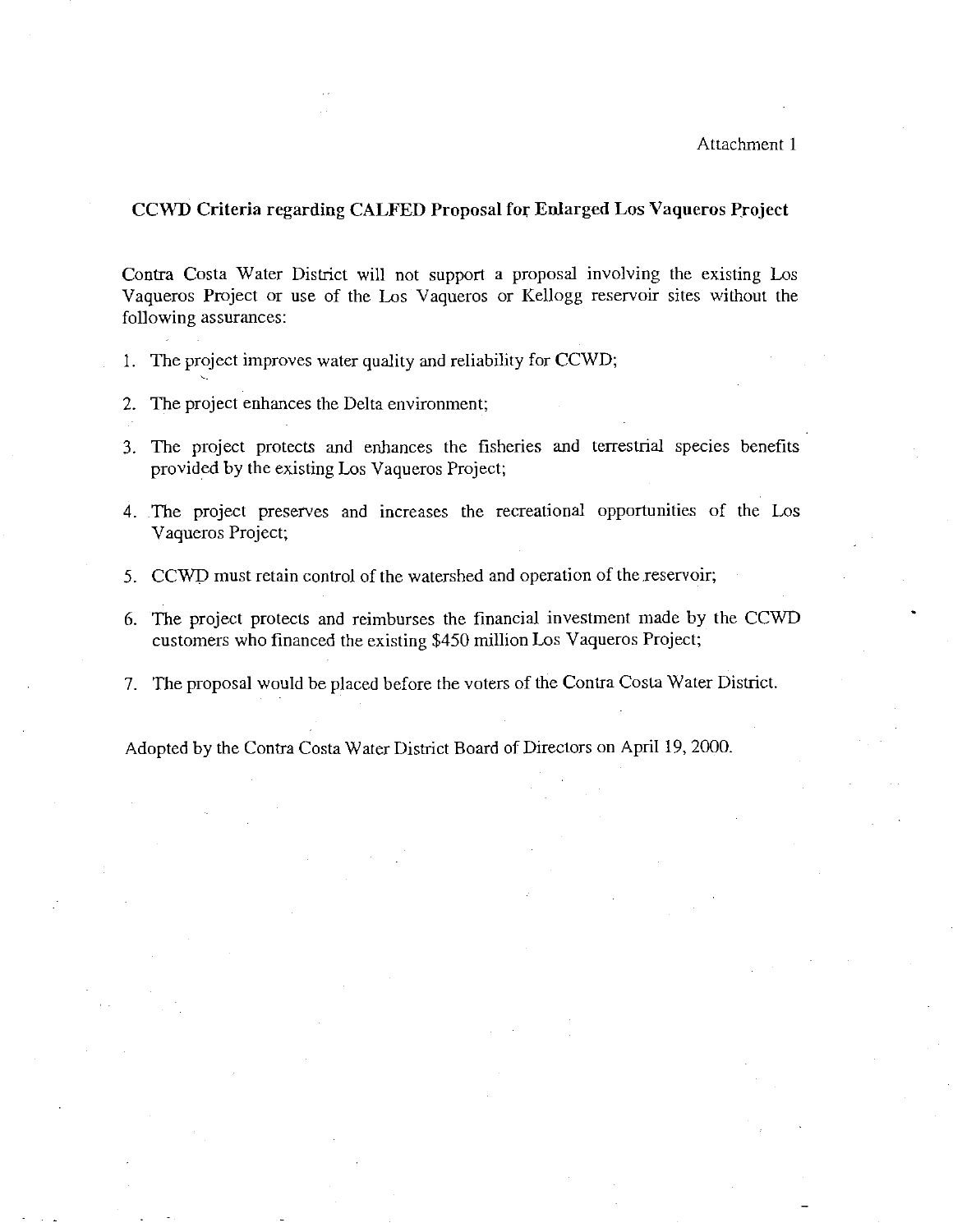## **CONTRA COSTA WATER DISTRICT Staff Report**

**DATE:**  June 18, 2003

**TO:**  Board of Directors

**FROM:**  Walter J. Bishop *Waltuf. Bishop* 

**SUBJECT:**  Resolutions Providing Commitments for Participation in, and Calling for an Advisory Vote on, the CALFED Bay-Delta Program Proposal for Expansion of Los Vaqueros Reservoir

## **INTRODUCTION**

CALFED Agencies have, through a seven-year effort costing over \$57 million, studied the environmental impacts of the CALFED Program and the details of a potential expansion of Los Vaqueros Reservoir. The five-year, \$50 million CALFED Bay-Delta Program Final Programmatic EIS/EIR (CALFED Final PEIS/R) constitutes the first tier of environmental analysis, addressing the effects of the CALFED Program as a whole, including the Los Vaqueros Reservoir expansion. In accordance with the CALFED Bay-Delta Program Programmatic Record of Decision (CALFED ROD) adopted on August 28, 2000, CALFED Agencies and the District formed a Study Team for the purpose of carrying out the CALFED Los Vaqueros Reservoir Expansion Studies (Studies), which started in January 2001. The 2.5-year, \$7 million Studies provide detailed analyses of facilities, costs, benefits, environmental impacts and mitigation strategies.

CALFED has now completed the presentation of the results of the Studies through an extensive public outreach program that included 36 public meetings in the community, before the Board and at stakeholder meetings. Hundreds of comments and questions were received and responded to. The Board received each of these comments and responses prior to the nine Board meetings on this subject. The Draft Briefing Papers, the Draft Planning Report, the Fact Sheets, and the Draft Comment Response Report have been made available to the public on the project web site (www.lvstudies.com) and at 24 local libraries and repositories. Very positive feedback has been received on the public process.

The Studies were focused on providing the information needed to determine that the Board Principles (see below) are satisfied by an expansion of Los Vaqueros Reservoir while meeting the CALFED objectives to improve Bay Area drought reliability and water quality, and while helping CALFED Agencies to enhance the Delta environment. The Studies have identified key benefits to District ratepayers of: 1) improved drought reliability; 2) improved water quality, especially in extended droughts; 3) improved ecosystem restoration and improvements for the Delta; 4) enhanced recreational opportunities in the watershed; and 5) potential reimbursement of up to \$200 million to the District.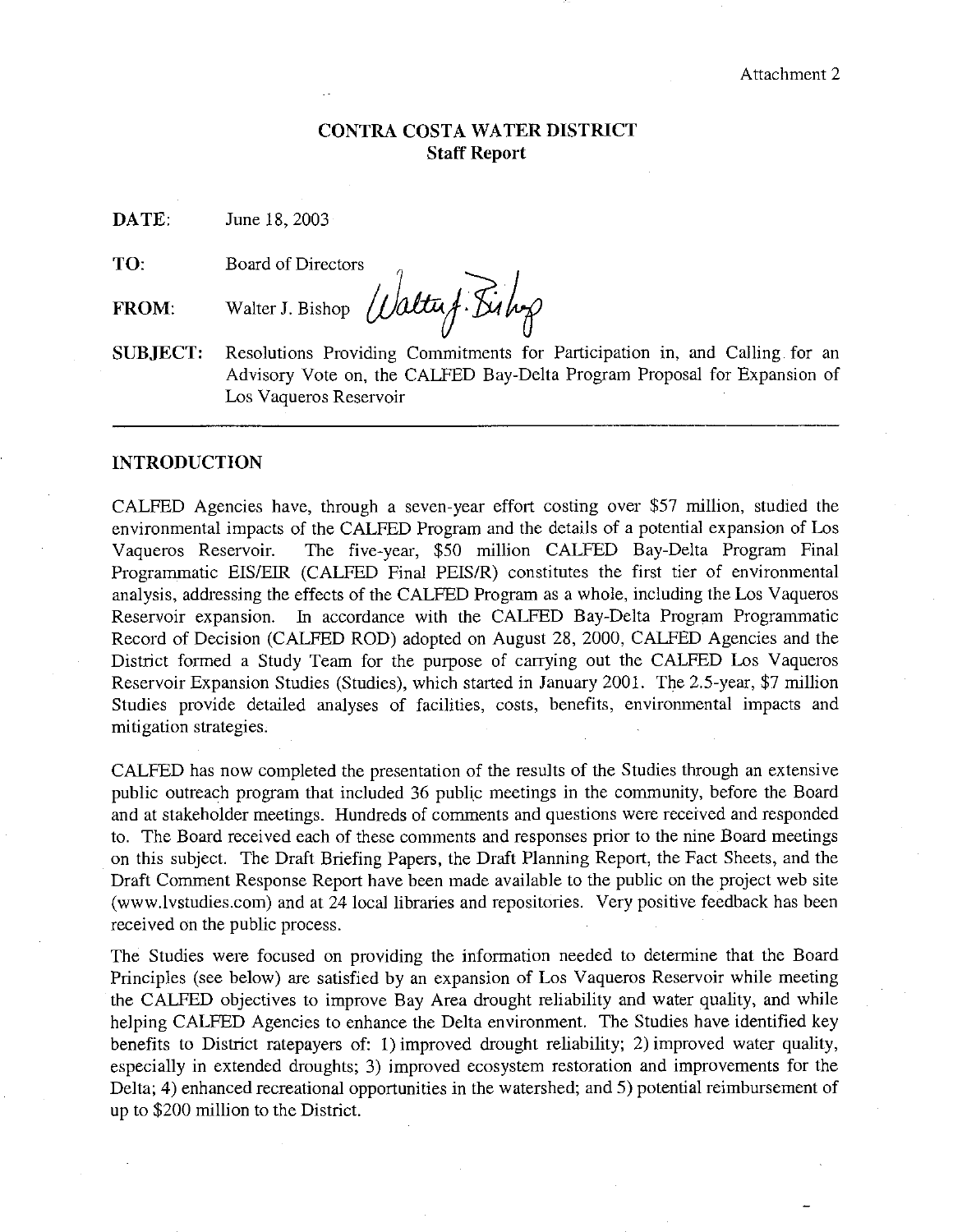The extensive public outreach process, including the public workshops, has identified the issues. Responses have been prepared for all the comments and the Draft Planning Report has incorporated them. The most significant issue raised involves the assurances that the interests of the District and its ratepayers will be protected and that the benefits of an expansion project will be realized.

The next step is to consider an advisory vote, as required by the Board Principles and the CALFED ROD. The CALFED Programmatic EIS/EIR and the Studies have provided the details on environmental impacts, costs, and benefits of an expansion of Los Vaqueros Reservoir. The Studies have established that an expansion project meeting CALFED objectives can also meet the Board Principles. A vote at this time will clearly establish the assurances, requirements and conditions that must be met by a CALFED expansion project before the permitting process is started.

A resolution that establishes assurances, requirements and conditions that the District would impose and that would have to be followed in a CALFED proposal for expansion of Los Vaqueros Reservoir is being presented to the Board for its consideration. The resolution addresses the concerns that were raised regarding assurances and incorporates the comments received at the public workshops as well as specific suggestions from stakeholders, including the environmental community.

The next step in the process is to place the proposal before the voters of the District, as required by the Board Principles and as expressly incorporated into the CALFED ROD. A second resolution calling for an advisory vote and presenting the ballot language is also being presented to the Board for its consideration.

#### **RECOMMENDATION**

- A) Adopt a Resolution Making Determinations and Adopting Conditions for District Participation in and Support for Implementation of the CALFED Bay-Delta Program Proposal for Expansion of Los Vaqueros Reservoir
- B) Adopt a Resolution Detennining that an Advisory Election Should Be Called Concerning the CALFED Bay-Delta Program Proposal for Expansion of Los Vaqueros Reservoir, and Determining the Ballot Measure Language

#### **SUMMARY**

CALFED Agencies have, through a seven-year effort costing over \$57 million, studied the environmental impacts of the CALFED Program and the details of a potential expansion of Los Vaqueros Reservoir. The Studies have provided the details on the CALFED proposal, including facilities, costs, environmental impacts and benefits. The Studies show that an expansion project that meets the CALFED objectives would meet the Board Principles and would provide substantial benefits to the District. An expansion project would provide a substantial improvement in drought reliability and water quality for District customers, and would provide a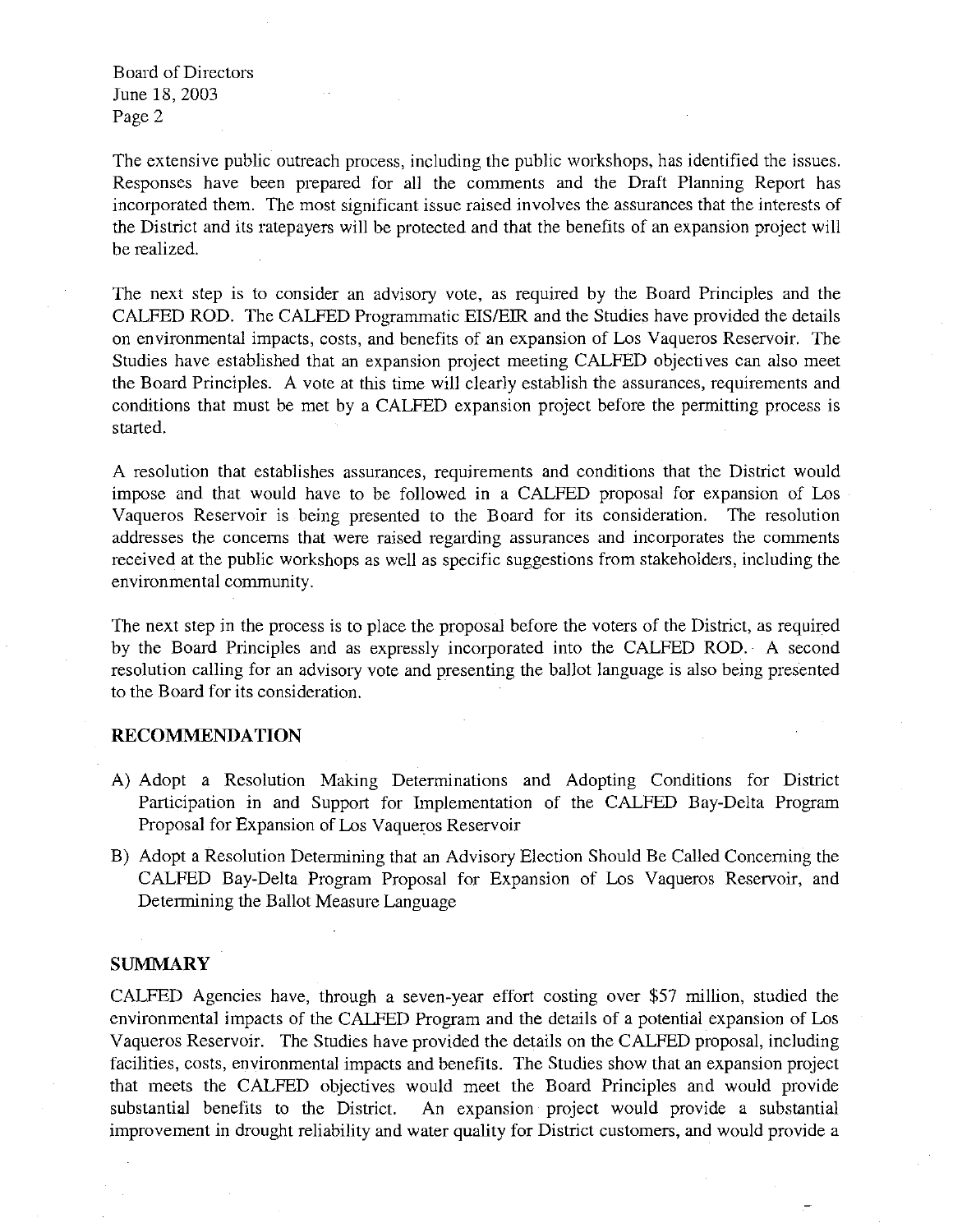an increasing population in the Central Valley that will result in increased water diversions upstream of the Delta and increased pollution into the Delta. An expansion project would provide an opportunity for improved drought reliability and water quality for the Bay Area, and it would help CALFED meet its goals for restoring the ecosystem of the Delta.

The Studies have shown the Board Principles can be met and that substantial benefits will accrue to the District's customers from an expansion project. District policies regarding an expansion project have been incorporated into a resolution. The resolution will provide the assurance that, for an expansion project to go forward, the Board Principles must be met, District and ratepayer interests must be protected, and the benefits of an expansion, including long-term benefits to the environment, will be realized. A second resolution establishes ballot language and calls for the advisory vote required by the Board Principles and CALFED Record of Decision.

### **DISCUSSION**

#### *Background*

On August 28, 2000, the CALFED Agencies signed the CALFED ROD, which sets forth a seven-year balanced plan for restoring the Bay-Delta ecosystem and improving water supply reliability and water quality (this seven-year effort is referred to as Stage 1).

The CALFED ROD describes the expansion of water storage as critical to the successful implementation of all aspects of the CALFED Program. The CALFED ROD identified five projects for augmenting water storage: expanding Los Vaqueros Reservoir, enlarging Shasta Lake, a new Sites Reservoir or equivalent in the Sacramento River Valley, new in-Delta storage, and enlarging Friant Dam or a functional equivalent. The CALFED Agencies are now conducting separate studies for each of these five potential water storage projects.

The CALFED ROD specified the following for the Los Vaqueros Reservoir:

**"Expand Los Vaqueros Reservoir by up to 400 thousand acre-feet with local partners as part of a Bay Area water quality and water supply reliability initiative.** As part of a Bay Area initiative, an expanded Los Vaqueros Reservoir would provide water quality and water supply reliability benefits to Bay Area water users. As an existing reservoir operated by the Contra Costa Water District (CCWD), the Los Vaqueros Reservoir is subject to a number of mandates and agreements. DWR and Reclamation will work with CCWD and interested stakeholders to assure that previous commitments, including local voter approval required for expansion, are respected."

Among the mandates and agreements expressly recognized by CALFED in the CALFED ROD are the following set of Principles, adopted by the CCWD Board of Directors on April 19, 2000, that must be assured in order for CCWD to support a CALFED proposal to expand Los Vaqueros:

1. The project improves water quality and reliability for CCWD.

2. The project enhances the Delta environment.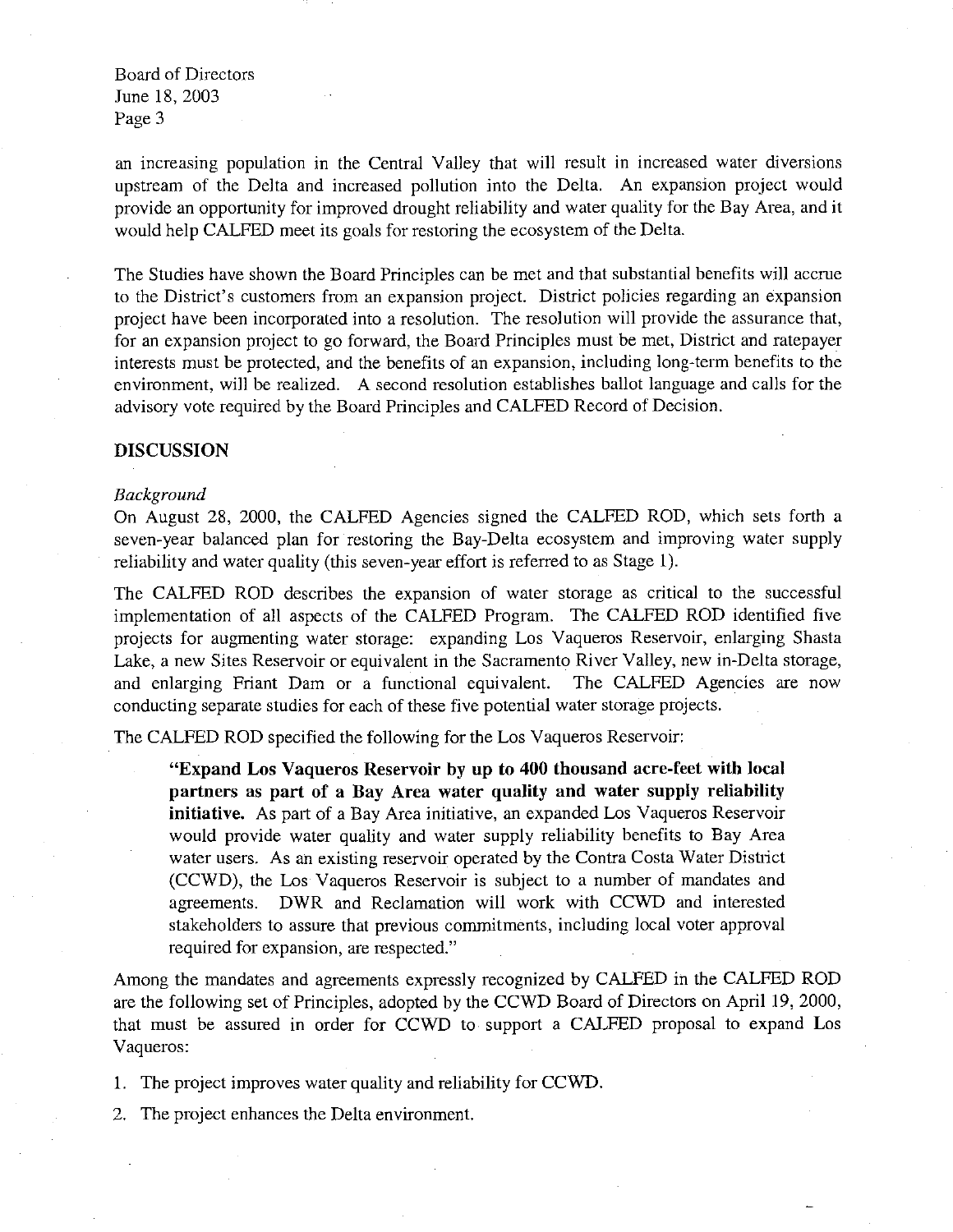- 3. The project protects and enhances the fisheries and terrestrial species benefits provided by the existing Los Vaqueros Project.
- 4. The project preserves and increases the recreational opportunities of the Los Vaqueros Project.
- 5. CCWD must retain control of the watershed and operation of the reservoir.
- 6. The project protects and reimburses the financial investment made by the CCWD customers, who financed the existing \$450 million Los Vaqueros Project.
- 7. The proposal would be placed before the voters of the Contra Costa Water District.

#### *Public Process*

CALFED and CCWD have committed to an open process with an extensive public outreach program to ensure that all stakeholders, including the District's customers, are informed and included in the planning process. A four-part series of CALFED public workshops were held in 2003 to inform the public. The first series of workshops covered detailed information on how a potential reservoir expansion would operate, the facilities required for an expansion, and the updated cost estimate and schedule; the workshops concluded with a presentation of the results at the Regular Board Meeting on February 19.

The second series of workshops covered detailed information on the range of the possible reimbursement to the District from potential project partners, how the project could be financed, owned and operated, and additional information on benefits of an expansion project to the District and its ratepayers and potential project partners and how those benefits would be valued. These workshops concluded with a presentation of the results to the Board on March 19.

The third set of workshops focused on effects, mitigation and enhancement and showed that an expanded Los Vaqueros could protect and enhance the fisheries and terrestrial species benefits of the existing project, and preserve and increase the recreational opportunities of the existing project. The third set of workshops concluded with a presentation of the results to the Board on May 21. The information provided in those workshops demonstrated that the first six of the Board Principles would be met by the CALFED proposal to expand Los Vaqueros Reservoir.

The fourth set of workshops focused on meeting the Board Principles and responses to comments. The Board Principles were reviewed at the workshops, along with a summary of benefits to the District, the Bay Area and the Delta. Areas for assurances were discussed and feedback from attendees was sought. The Customer/Stakeholder Feedback Group meeting was held on Thursday, May 22 and CALFED public workshops were held on Thursday, May 29 in Antioch and on Tuesday, June 3 in Concord (2 meetings). The details on the questions and discussion at the meetings were reported to the Board at the June 4 meeting.

CALFED and the District have received high praise for the public process that has been conducted.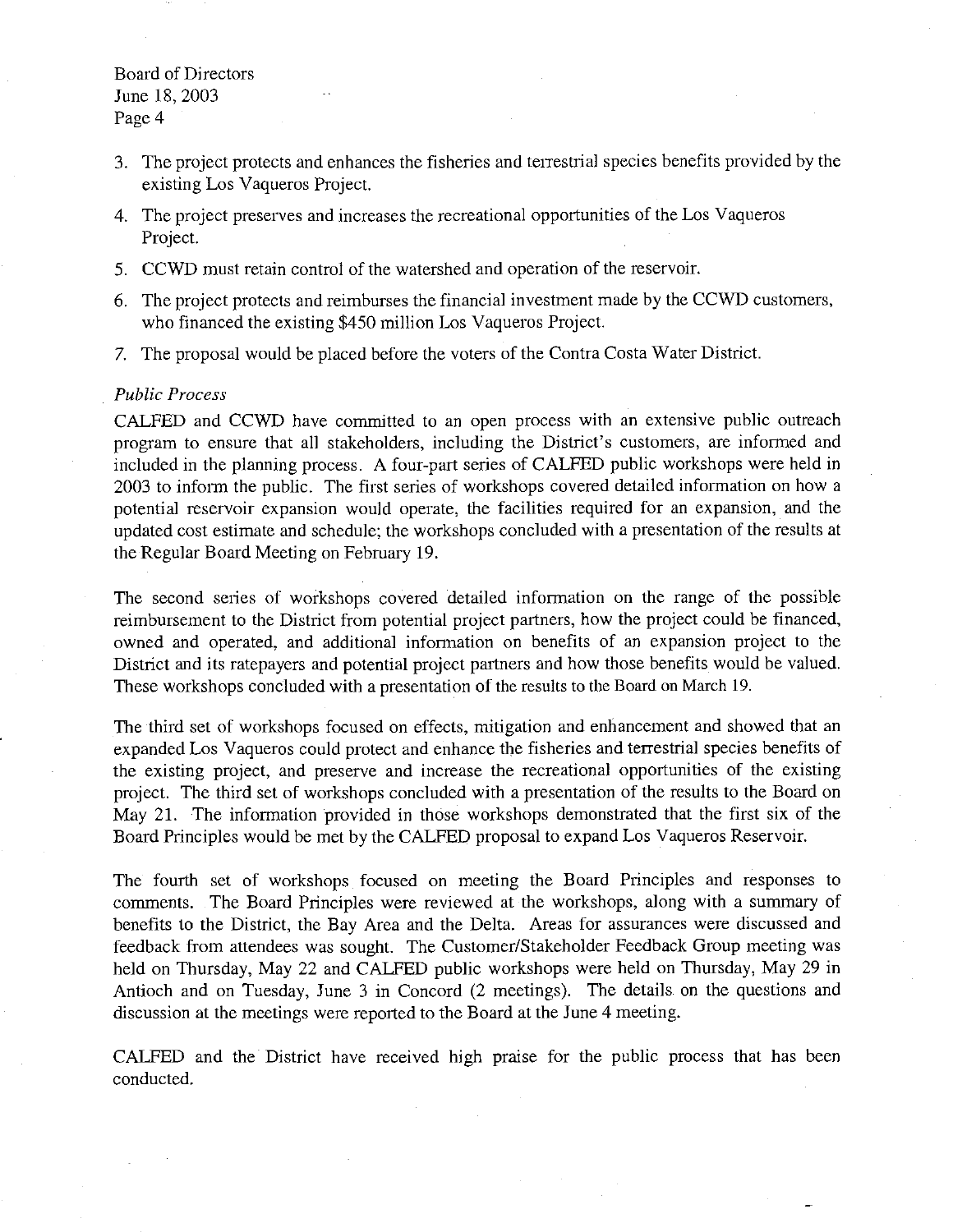#### *Detailed Information on the CALFED Proposal*

CALFED Agencies have, through a seven-year effort costing over \$57 million, studied the environmental impacts of the CALFED Program and the details of a potential expansion of Los Vaqueros Reservoir. The five-year, \$50 million CALFED Final PEIS/R constitutes the first tier of environmental analysis, addressing the effects of the CALFED Program as a whole, including all the storage projects. The Studies have produced detailed information on the facilities, costs, potential partners, financing, institutional arrangements, environmental impacts, mitigation strategies and benefits.

The Studies included a detailed environmental impact analysis and have produced the information needed to determine that the Board Principles are satisfied by an expansion of Los Vaqueros Reservoir that meets the CALFED objectives to improve Bay Area water quality and drought reliability while helping to enhance the Delta environment. The Studies have identified key benefits to District ratepayers of: 1) improved drought reliability; 2) improved water quality, especially in extended droughts; 3) improved ecosystem restoration and improvements for the Delta; 4) enhanced recreational opportunities in the watershed; and 5) potential reimbursement of up to \$200 million to the District.

The CALFED Final PEIS/R and the CALFED ROD require that project specific environmental documents tier off of the CALFED Final EIS/R and include specific mitigation measures consistent with the programmatic measures of the CALFED ROD. Because of this requirement, the mitigation strategies identified in the Studies have been developed consistent with the mitigation measures and guidance provided in the CALFED ROD.

The Studies have produced Draft Briefing Papers, the Draft Planning Report, the Fact Sheets, and the Draft Comment Response Report, all of which have been made available to the public on the project web site (www.lvstudies.com) and at 24 local libraries and repositories. The extensive public outreach process, including the public workshops, has identified the issues. Responses have been prepared for all the comments and the Draft Planning Report has incorporated them. The Board received each of these comments and responses prior to the nine Board Meetings on this subject. Very positive feedback has been received on the public process.

#### *Assurances*

The assurances raised in public workshops and from meetings with stakeholder groups, including those from the environmental community have been incorporated into the resolution on assurances and are discussed below along with the concerns that they address.

• The project purposes of the CALFED Bay-Delta Program proposal for expansion of Los Vaqueros Reservoir are to improve water supply during droughts and water quality for the Contra Costa Water District and for other Bay Area water agencies and to provide fisheries benefits, to provide environmental benefits and to enhance the Delta environment.

This addresses the concern that a CALFED expansion project would be for the purposes stated in the CALFED ROD: improvement of drought reliability and water quality for CCWD and Bay Area water agencies, and to provide environmental and fisheries benefits and to enhance the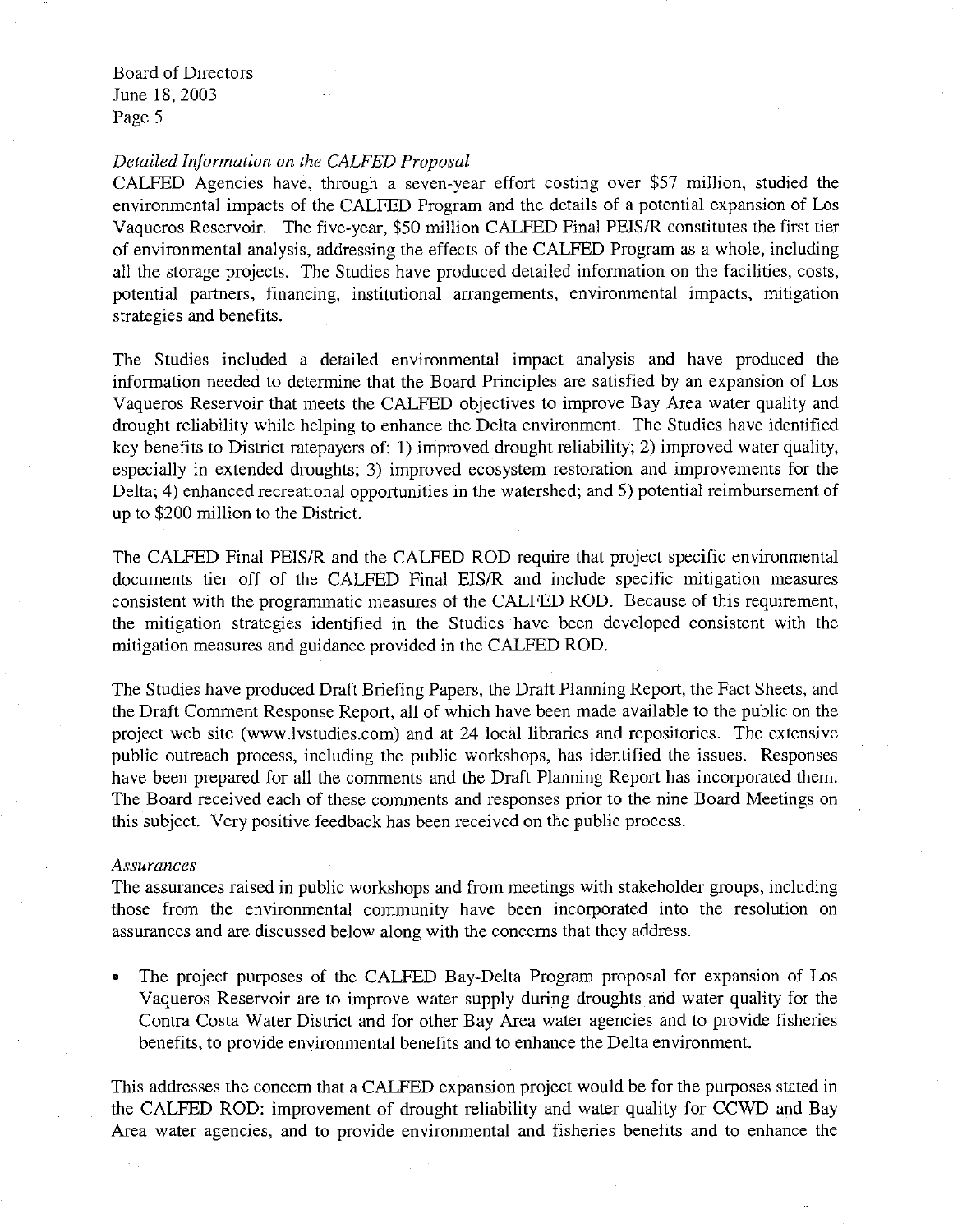Delta environment. Representatives of the environmental community and the public have expressed concerns that an expansion project would be to provide water yield for growth or to export more water out of Northern California. This assurance limits the project purposes to those stated above.

The Board reaffirms its commitment that the existing Los Vaqueros Project and the expansion project "shall not be operated in conjunction with a Peripheral Canal or to increase the export of Delta water from Northern California without subsequent voter approval."

This addresses the concern, expressed by many, that the CALFED expansion project would not be operated to increase exports from Northern California. It reiterates a commitment made for the existing project. It also explicitly addresses the concern that the capacity created in an expansion project would be used to export more water from Northern California. This assurance, combined with the project purpose and the long-term environmental benefit assurance below, assure that capacity created would be used to meet the project purposes and not to export more water from Northern California.

The support of the District for a CALFED Bay-Delta Program proposal for an expanded Los Vaqueros Reservoir is dependent upon the CALFED implementation commitment of "beneficiaries pay" and that the costs of any CALFED project for an expanded Los Vaqueros Reservoir will be borne equitably by the beneficiaries of said project.

This addresses the concern, raised by many District customers, that the District and its ratepayers will not pay for benefits of an expansion that accrue to others. It protects the interests of the District and its ratepayers. It reaffirms the CALFED Agencies' commitment that beneficiaries of a project pay for the benefits received. It also provides an assurance that project partners equitably reimburse the District for sharing in the existing Los Vaqueros Project.

This also addresses the concern, raised by the environmental community, that the public could pay for the portion of the expansion assigned to environmental benefits, but that the capacity paid for would be used to benefit others rather than the environment. The "beneficiaries pay" commitment addresses this concern and requires that the costs of the project be equitably shared among the beneficiaries. It means that the environmental benefits will be paid for on an equitable basis, commensurate with the benefit received. The "beneficiaries pay" commitment would include the use of water user fees to pay for environmental benefits where appropriate, as determined by CALFED Agencies.

The share of benefits to each partner will depend on what benefits the partner decides to purchase. For each partner, a number of factors will enter the decision, such as the business decision of what it will cost to acquire the same benefits in another way (improved drought supplies through the use of groundwater storage in the San Joaquin Valley, for example). The Studies have shown the impacts and benefits for the range of operating scenarios. This provides the necessary assurances regarding how costs for benefits and mitigation of impacts would be assigned.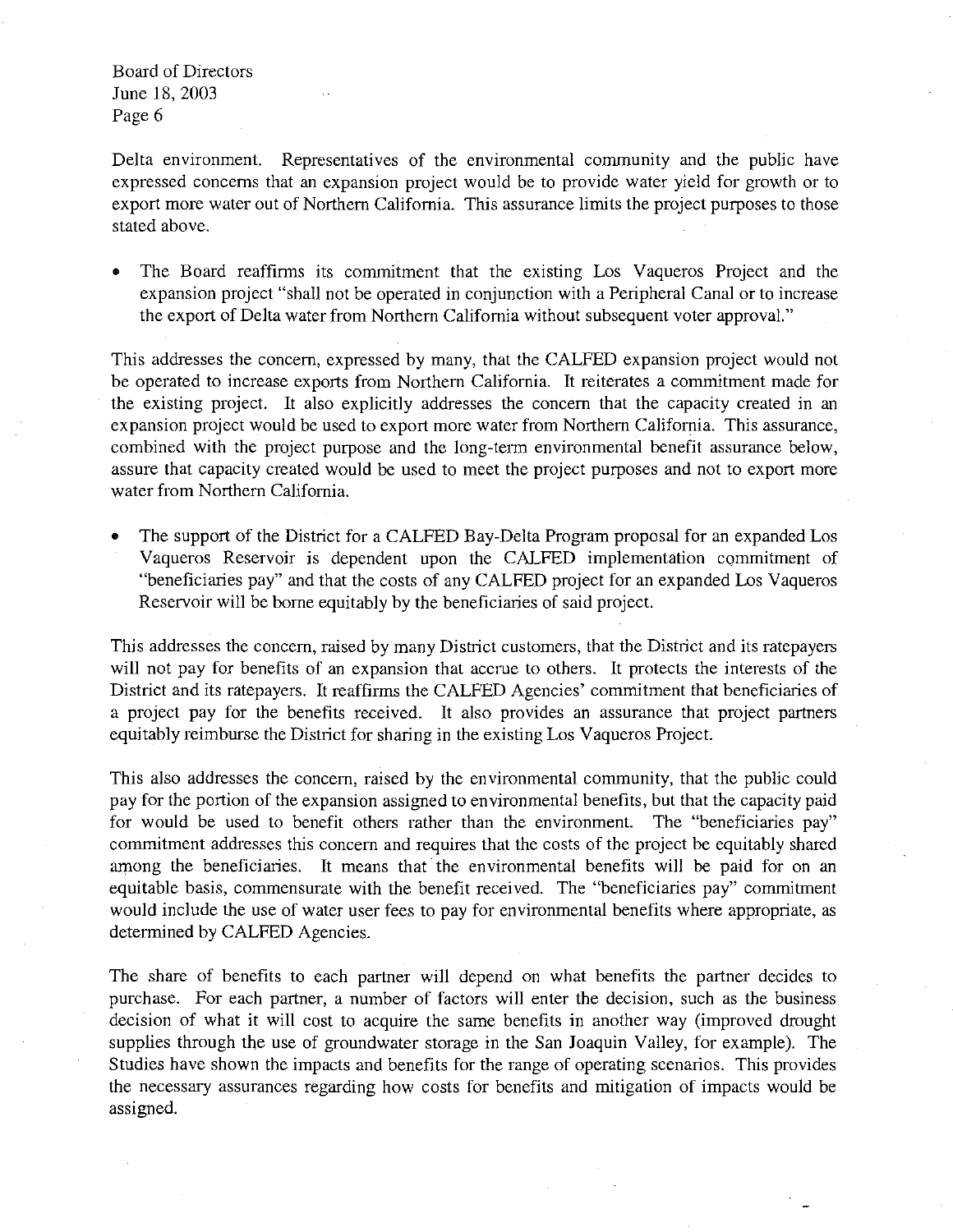The support of the District for a CALFED Bay-Delta Program proposal for an expanded Los Vaqueros Reservoir is dependent upon authorizing federal and/or state legislation that specifically provides for long-term environmental benefits in the Delta as a project purpose.

This addresses the concern, raised by representatives of the environmental community, that environmental benefits be long-term and not simply be used to justify a project, with the benefits later diverted to another purpose. Authorizing legislation providing for a long-term environmental benefit from an expansion would guarantee long-term environmental benefits. This assurance addresses the issue that an expansion project's environmental purposes will continue and not be changed to the benefit of other parties.

Improves drinking water quality for CCWD customers beyond that available from the existing Los Vaqueros Project.

This assurance derives from the Board Principles and assures that the expansion project will improve drinking water quality for CCWD customers.

• Improves the reliability of water supplies for CCWD customers during droughts

This assurance derives from the Board Principles and assures that the expansion project will improve the reliability of water supplies for CCWD customers.

Enhances Delta habitat and protects endangered Delta fisheries by installing state-of-the-art fish screens on all new intakes and creating an environmental asset through improved location and timing of Delta diversions and storage of water for environmental purposes.

This assurance derives from the Board Principles and assures that the expansion project will enhance the Delta environment and that it will protect and enhance the fisheries benefits provided by the existing Los Vaqueros Project. It elaborates on the manner in which these Principles will be met: state-of-the-art fish screens assure minimal impacts during reservoir filling; the fish screens, conveyance and storage allow flexibility in the timing and location of diversions that can be used by CALFED Agencies to maximize environmental benefits.

• Increases the protected land and managed habitat for terrestrial species in the Los Vaqueros Watershed and the surrounding region.

This assurance derives from the Board Principles and assures that the expansion project will preserve and enhance the terrestrial benefits provided by the existing Los Vaqueros Project. It assures that an expansion project goes beyond mitigation just as the existing Los Vaqueros Project has done. It expands upon that Principle to include the land in the surrounding region that would be acquired as part of the mitigation program for the expansion project. The Studies have identified a significant amount of habitat that would be required to be protected, and that would include a significant amount of habitat outside the watershed.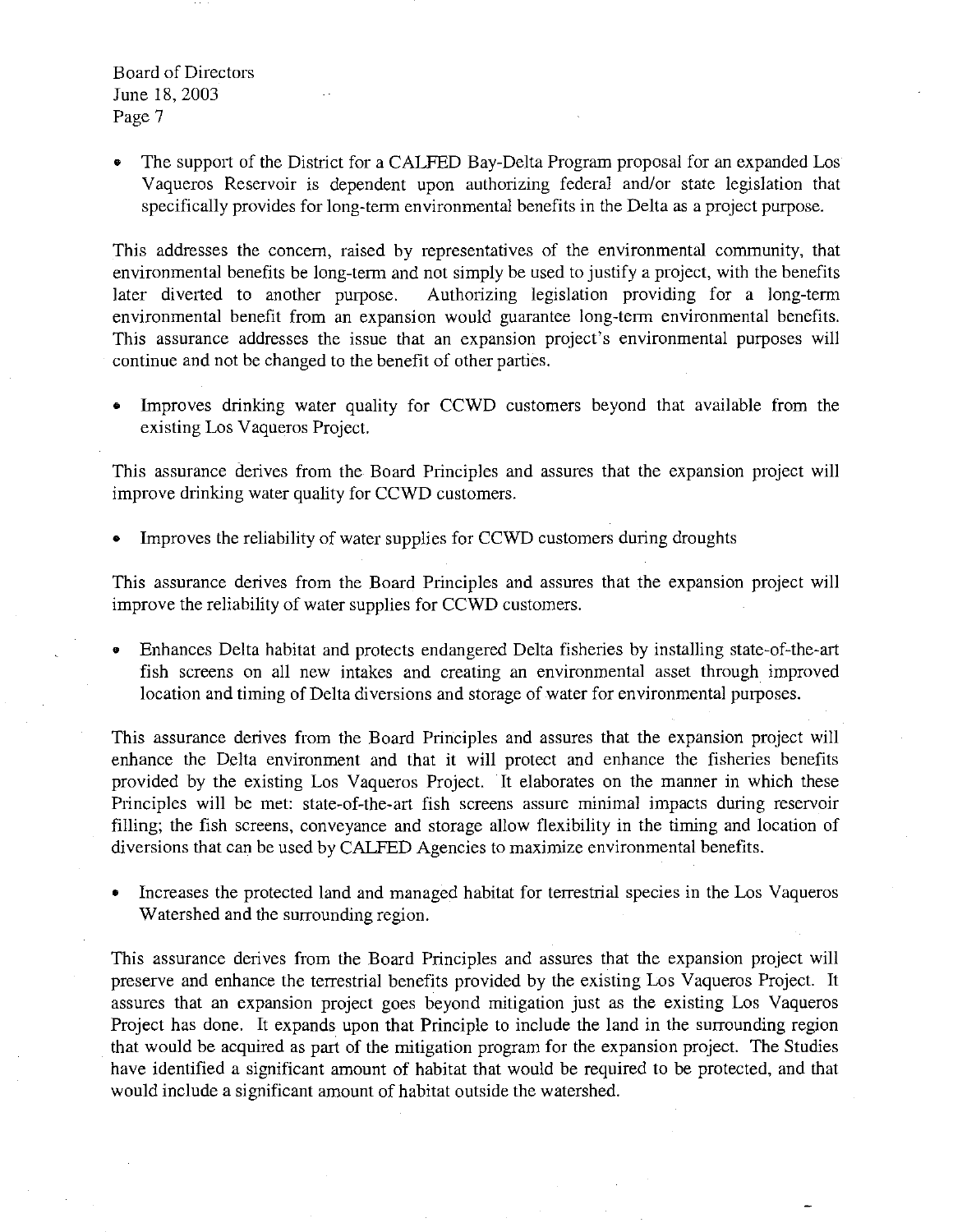• Improves and increases fishing, boating, hiking, and educational opportunities in the Los Vaqueros Watershed, consistent with the protection of water quality and the preservation of the watershed and the watershed's unique features.

This assures that the Board Principle that the expansion project preserve and increase the recreational opportunities of the Los Vaqueros Project. The Studies have identified the recreational facilities that would be affected by an expansion project and have identified the manner in which they would be replaced and enhanced. This assurance identifies the specific recreational opportunities that would be affected, and therefore replaced and enhanced. The District requirements that recreation be compatible with the projects primary purpose of drinking water quality and with protecting the watershed, habitat and species is retained.

• CCWD continues as owner and manager of the Los Vaqueros Watershed.

This assurance derives from the Board Principles and assures that CCWD will retain control of the Los Vaqueros Watershed and reservoir in an expansion project.

• CCWD maintains control over recreation in the Los Vaqueros Watershed.

This assurance derives from the Board Principles and assures that CCWD will retain control of recreation in the Los Vaqueros Watershed as well as control of the Los Vaqueros Watershed and reservoir in an expansion project so that water quality as well as the watershed and its unique features will remain protected.

• CCWD continues as operator of the Los Vaqueros Reservoir system.

This assurance derives from the Board Principles and assures that CCWD will retain control of the operation of the reservoir in an expansion project; this protects the interests of the District and its customers.

• CCWD will be reimbursed for the value of the existing Los Vaqueros Project assets shared, replaced, rendered unusable or lost with the expansion project and said reimbursement will be used to purchase additional drought supply and water quality benefits in the expansion project.

This addresses the concern, expressed by many customers, that the interests of the District and its ratepayers be protected, and that they receive a fair reimbursement for their investment in the existing Los Vaqueros Project. It derives from the Board Principle that the financial investment made by the CCWD customers who financed the existing Los Vaqueros Project will be protected and reimbursed. It specifies that the District be reimbursed for the value of assets shared, replaced, rendered unusable or lost by the expansion project and it further specifies that the District will use the reimbursement to purchase additional drought supply and water quality benefits in the expansion project.

• Water rates for CCWD customers will not increase as a result of the expansion project.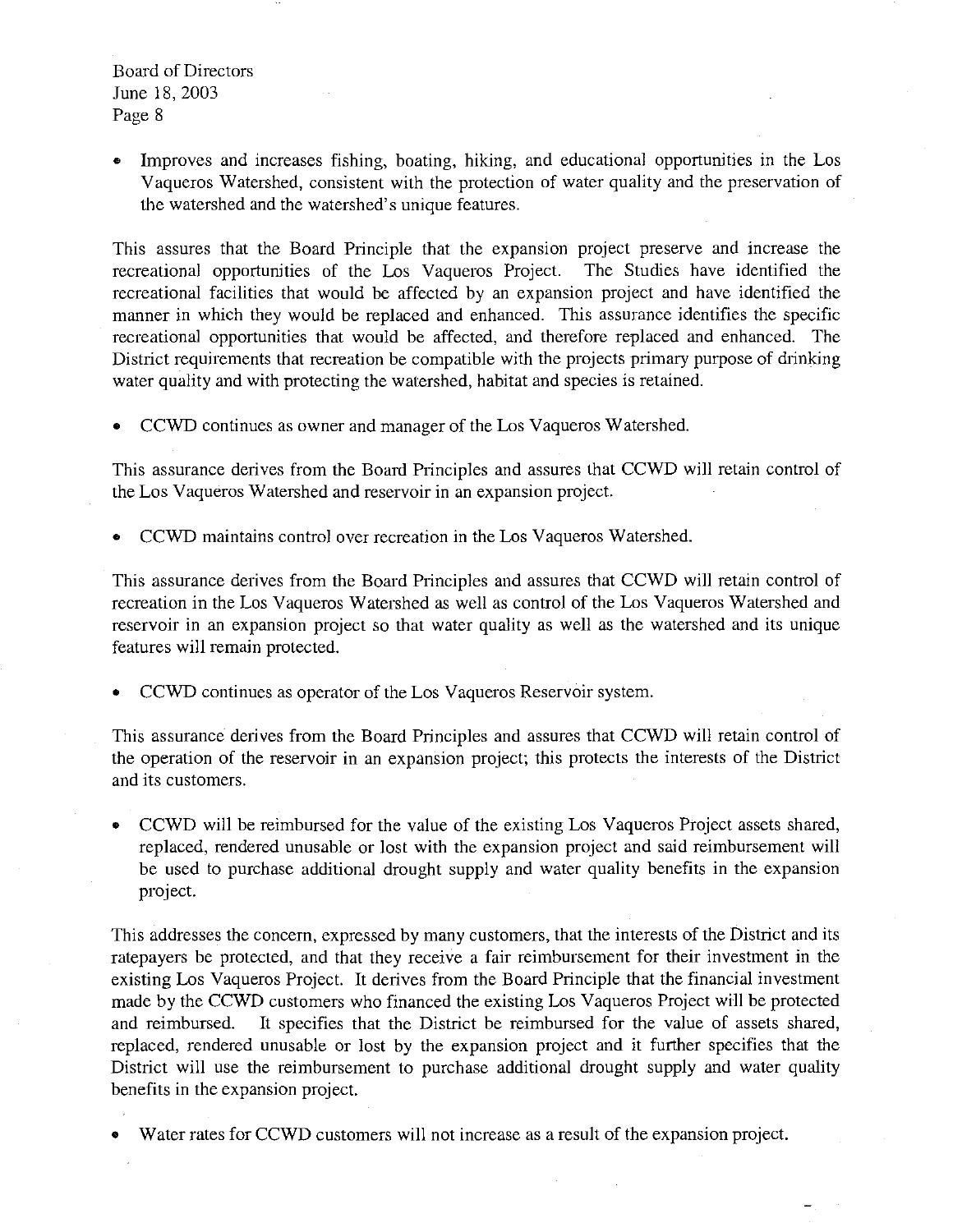This provides an additional assurance that the financial investment made by the CCWD customers who financed the existing Los Vaqueros Project will be protected and that the expansion project can only go forward if it does not result in an increase in water rates.

All subsequent environmental documents required for approvals and permitting will tier off the CAI.FED Final PEIS/R and will incorporate the full range of environmental impacts described in the Draft Planning Report, and that the full range of environmental impacts, and the specific mitigation measures for these impacts consistent with the programmatic measures of the CALFED ROD, will be disclosed in the environmental documents, and that sound science will be used as part of that process.

This assures that the expansion project will be carried out in conformance with the commitments, assurances and mitigation measures as set forth in the CAI.FED ROD. This is important because it addresses all of the following concerns that have been raised:

- $\overline{a}$ *Redirected impacts.* Concerns have been raised that the expansion project would have direct or indirect adverse impacts on others. CALFED has a specific policy to avoid or mitigate redirected impacts. This assures that redirected impacts will be addressed.
- *Direct or indirect impacts to adjacent public lands, recreation on those lands, habitat protection measures on those lands and cultural resources on those lands.* Concerns have been raised that direct or indirect impacts to adjacent public lands be addressed; in several instances it was stated that CALFED should pay for increased costs associated with any impacts. While the Studies carefully considered those concerns and did not identify any such impacts, this assurance provides that if any impacts were to arise, they will be addressed.
- *Impacts to recreation at Del Valle Reservoir and Shadow Cliffs.* A concern was raised that the expansion project will affect water levels at Del Valle Reservoir and therefore recreation at Del Valle Reservoir and Shadow Cliffs. The Studies carefully considered these issues and found that the expansion project would not adversely affect water levels at Del Valle Reservoir. Mitigation measures under the CALFED ROD provide specific guidance on such issues, if any such impacts were to occur. This assurance provides that if any such impacts were to arise, they would be addressed.
- *Impacts to terrestrial and aquatic species, species of concern, terrestrial and aquatic habitat, mitigation lands and habitat, wetlands and land uses.* The CALFED ROD provides guidance for addressing environmental impacts, including impacts to terrestrial species and habitat. This assurance provides that all such impacts will be addressed in accordance with that guidance. The Studies have described the mitigation strategies that would be followed. Actual mitigation measures would eventually be determined as part of project permitting by the appropriate regulatory agencies (including the U.S. Fish and Wildlife Service and California Department of Fish and Game) in accordance with that guidance.